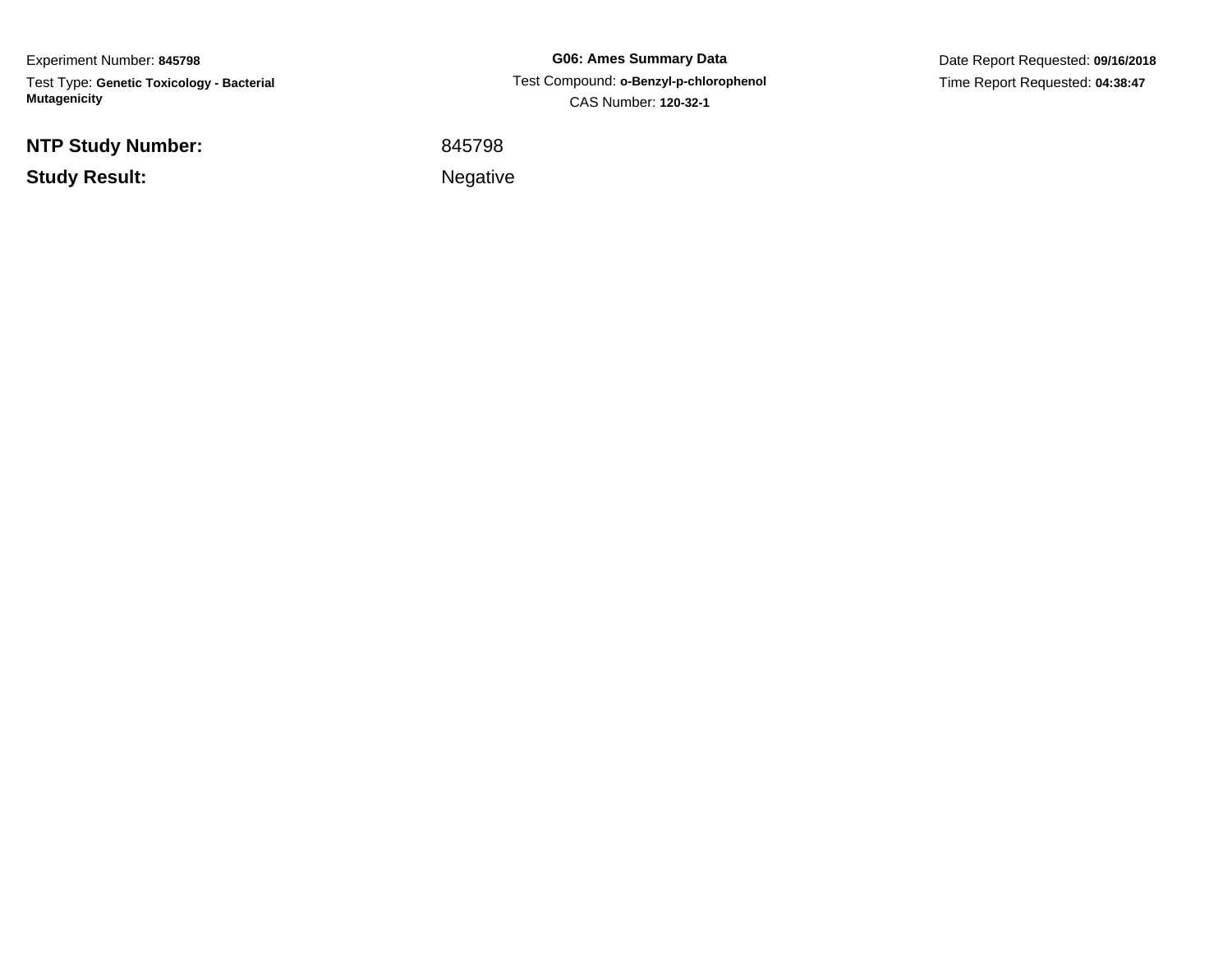Test Type: **Genetic Toxicology - Bacterial Mutagenicity**

## **G06: Ames Summary Data** Test Compound: **o-Benzyl-p-chlorophenol**CAS Number: **120-32-1**

|                               |                   | Strain: TA100     |                            |                        |                     |
|-------------------------------|-------------------|-------------------|----------------------------|------------------------|---------------------|
| Dose (ug/Plate)               | <b>Without S9</b> | <b>Without S9</b> | <b>With 10% Rat S9</b>     | <b>With 10% Rat S9</b> | With 10% Hamster S9 |
| Vehicle Control <sup>1</sup>  | $99 \pm 5.7$      | $103 \pm 4.0$     | $125 \pm 13.6$             | $121 \pm 7.0$          | $123 \pm 6.8$       |
| 0.1                           | $142 \pm 9.7$     | $133 \pm 3.5$     |                            |                        |                     |
| 0.3                           | $126 \pm 13.1$    | $124 \pm 7.3$     |                            |                        |                     |
| 1.0                           | $130 \pm 3.8$     | $114 \pm 5.4$     | $156 \pm 3.9$              | $129 \pm 12.8$         | $125 \pm 10.3$      |
| 3.0                           | $140 \pm 9.4$     | $138 \pm 5.4$     | $158 \pm 3.2$              | $141 \pm 9.1$          | $111 \pm 16.1$      |
| 10.0                          | $151 \pm 8.1$     | $133 \pm 2.3$     | $114 \pm 10.5$             | $135 \pm 3.5$          | $115 \pm 5.2$       |
| 33.0                          |                   |                   | $115 \pm 8.7$              | $129 \pm 3.8$          | $125 \pm 0.9$       |
| 66.0                          |                   |                   |                            | $116 \pm 10.1$         |                     |
| 100.0                         |                   |                   | $41 \pm 20.7$ <sup>s</sup> |                        | $117 \pm 13.0$      |
| <b>Trial Summary</b>          | Equivocal         | Negative          | Negative                   | Negative               | Negative            |
| Positive Control <sup>2</sup> | $433 \pm 17.5$    | $281 \pm 6.9$     |                            |                        |                     |
| Positive Control <sup>3</sup> |                   |                   | $533 \pm 44.5$             | $572 \pm 32.9$         | $1617 \pm 71.3$     |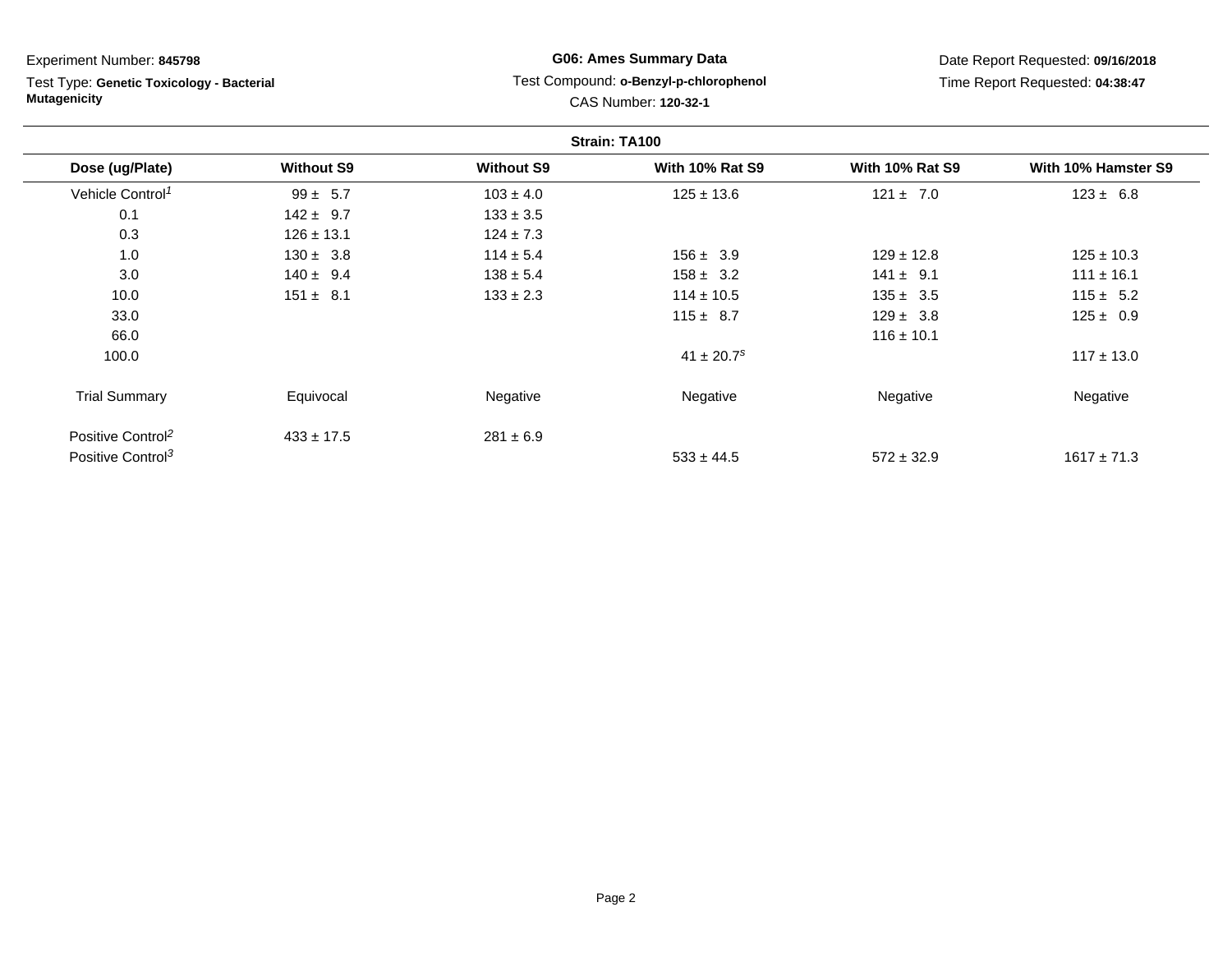Test Type: **Genetic Toxicology - Bacterial Mutagenicity**

## **G06: Ames Summary Data** Test Compound: **o-Benzyl-p-chlorophenol**CAS Number: **120-32-1**

| Dose (ug/Plate)<br>Vehicle Control <sup>1</sup><br>0.1<br>0.3<br>1.0<br>3.0<br>10.0 | With 10% Hamster S9 |  |
|-------------------------------------------------------------------------------------|---------------------|--|
|                                                                                     |                     |  |
|                                                                                     | $108 \pm 5.4$       |  |
|                                                                                     |                     |  |
|                                                                                     |                     |  |
|                                                                                     | $107 \pm 5.0$       |  |
|                                                                                     | $105 \pm 4.3$       |  |
|                                                                                     | $109 \pm 4.2$       |  |
| 33.0                                                                                | $109 \pm 9.4$       |  |
| 66.0                                                                                |                     |  |
| 100.0                                                                               | $84 \pm 9.9^s$      |  |
| <b>Trial Summary</b>                                                                | Negative            |  |
| Positive Control <sup>2</sup>                                                       |                     |  |
| Positive Control <sup>3</sup>                                                       | $1112 \pm 18.2$     |  |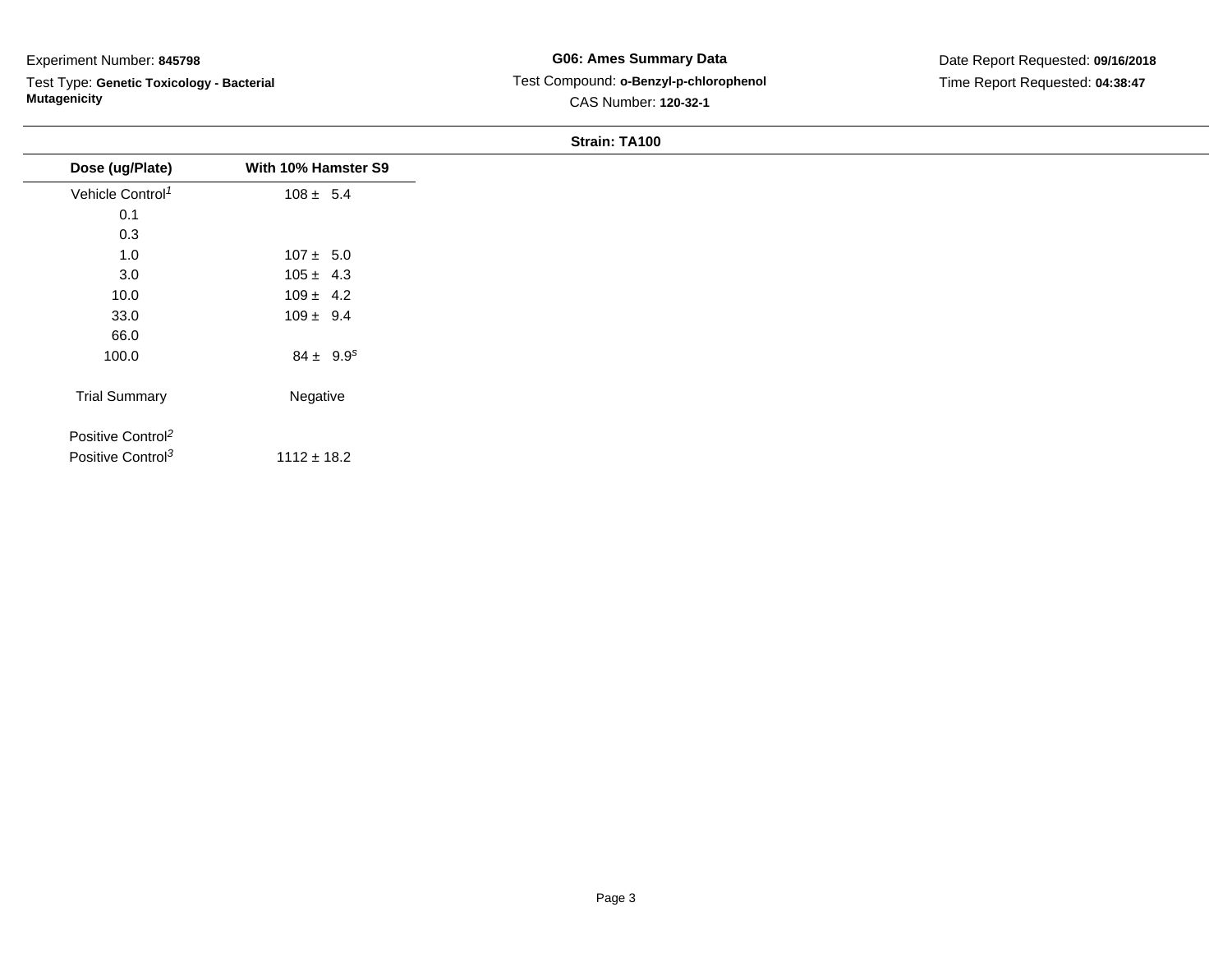Test Type: **Genetic Toxicology - Bacterial Mutagenicity**

## **G06: Ames Summary Data** Test Compound: **o-Benzyl-p-chlorophenol**CAS Number: **120-32-1**

|                               | Strain: TA1535    |                   |                        |                        |                     |
|-------------------------------|-------------------|-------------------|------------------------|------------------------|---------------------|
| Dose (ug/Plate)               | <b>Without S9</b> | <b>Without S9</b> | <b>With 10% Rat S9</b> | <b>With 10% Rat S9</b> | With 10% Hamster S9 |
| Vehicle Control <sup>1</sup>  | $23 \pm 2.8$      | $22 \pm 2.0$      | $7 \pm 0.3$            | $11 \pm 2.4$           | $10 \pm 3.3$        |
| 0.1                           | $34 \pm 7.7$      | $32 \pm 5.8$      |                        |                        |                     |
| 0.3                           | $44 \pm 3.2$      | $35 \pm 3.7$      |                        |                        |                     |
| 1.0                           | $42 \pm 3.2$      | $37 \pm 2.4$      | $11 \pm 2.7$           | $11 \pm 3.3$           | $14 \pm 1.2$        |
| 3.0                           | $48 \pm 1.3$      | $31 \pm 1.8$      | $9 \pm 2.5$            | $11 \pm 2.2$           | $11 \pm 1.0$        |
| 10.0                          | $45 \pm 0.9$      | $38 \pm 5.2$      | $10 \pm 1.2$           | $10 \pm 3.2$           | $7 \pm 1.5$         |
| 33.0                          |                   |                   | $8 \pm 2.2$            | $8 \pm 3.9$            | $14 \pm 1.2$        |
| 66.0                          |                   |                   |                        | $13 \pm 0.3$           |                     |
| 100.0                         |                   |                   | $2 \pm 1.2^s$          |                        | $7 \pm 2.1$         |
| <b>Trial Summary</b>          | Equivocal         | Negative          | Negative               | Negative               | Negative            |
| Positive Control <sup>2</sup> | $488 \pm 6.0$     | $295 \pm 1.7$     |                        |                        |                     |
| Positive Control <sup>4</sup> |                   |                   | $208 \pm 5.8$          | $129 \pm 17.6$         | $458 \pm 12.6$      |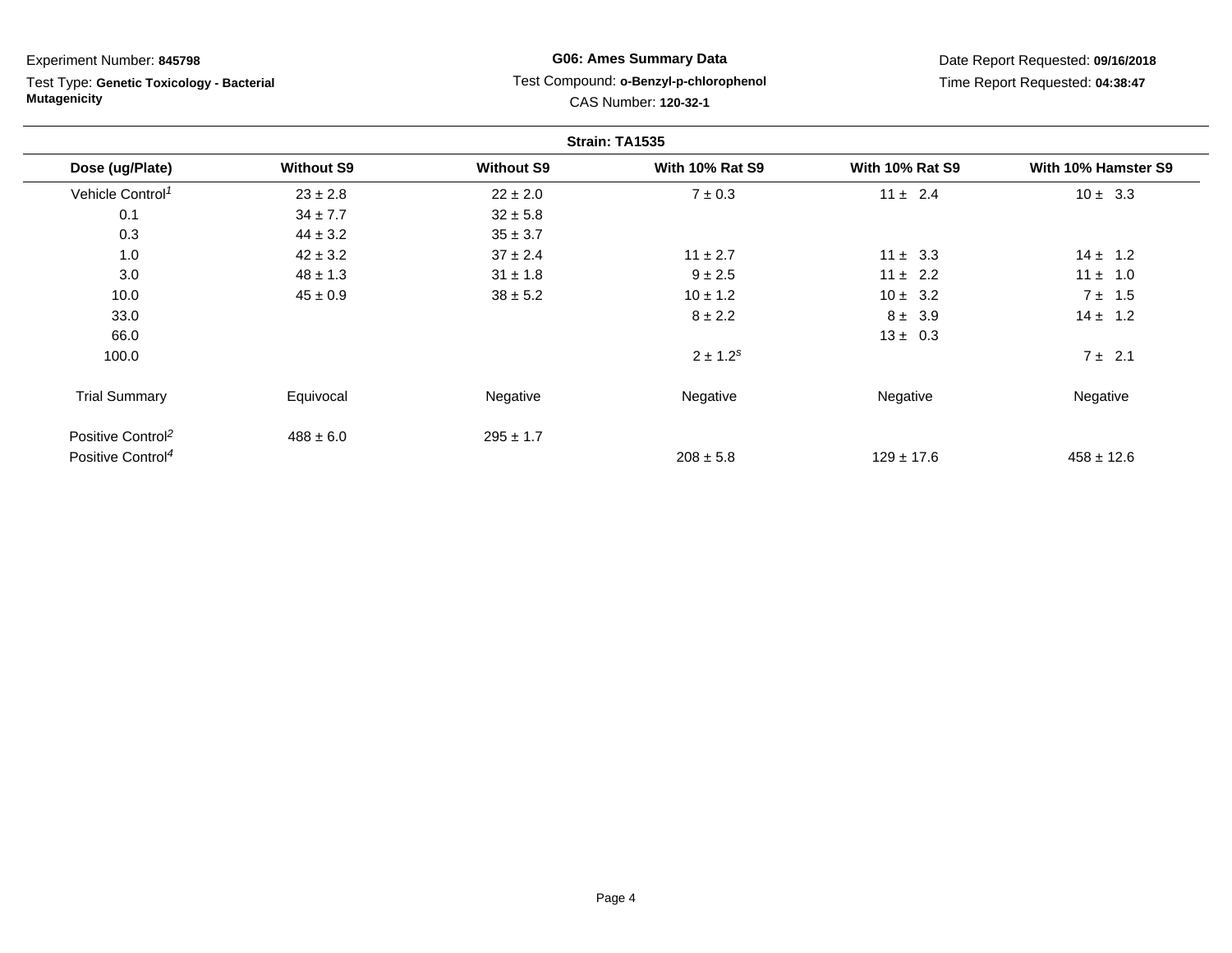Test Type: **Genetic Toxicology - Bacterial Mutagenicity**

## **G06: Ames Summary Data** Test Compound: **o-Benzyl-p-chlorophenol**CAS Number: **120-32-1**

Date Report Requested: **09/16/2018**Time Report Requested: **04:38:47**

|                               |                     | Strain: TA1333 |
|-------------------------------|---------------------|----------------|
| Dose (ug/Plate)               | With 10% Hamster S9 |                |
| Vehicle Control <sup>1</sup>  | $10 \pm 0.9$        |                |
| 0.1                           |                     |                |
| 0.3                           |                     |                |
| 1.0                           | $5 \pm 0.3$         |                |
| $3.0\,$                       | $6 \pm 1.0$         |                |
| 10.0                          | $9 \pm 1.9$         |                |
| 33.0                          | $9 \pm 2.8$         |                |
| 66.0                          |                     |                |
| 100.0                         | $4 \pm 0.3^{s}$     |                |
| <b>Trial Summary</b>          | Negative            |                |
| Positive Control <sup>2</sup> |                     |                |
| Positive Control <sup>4</sup> | $312 \pm 11.7$      |                |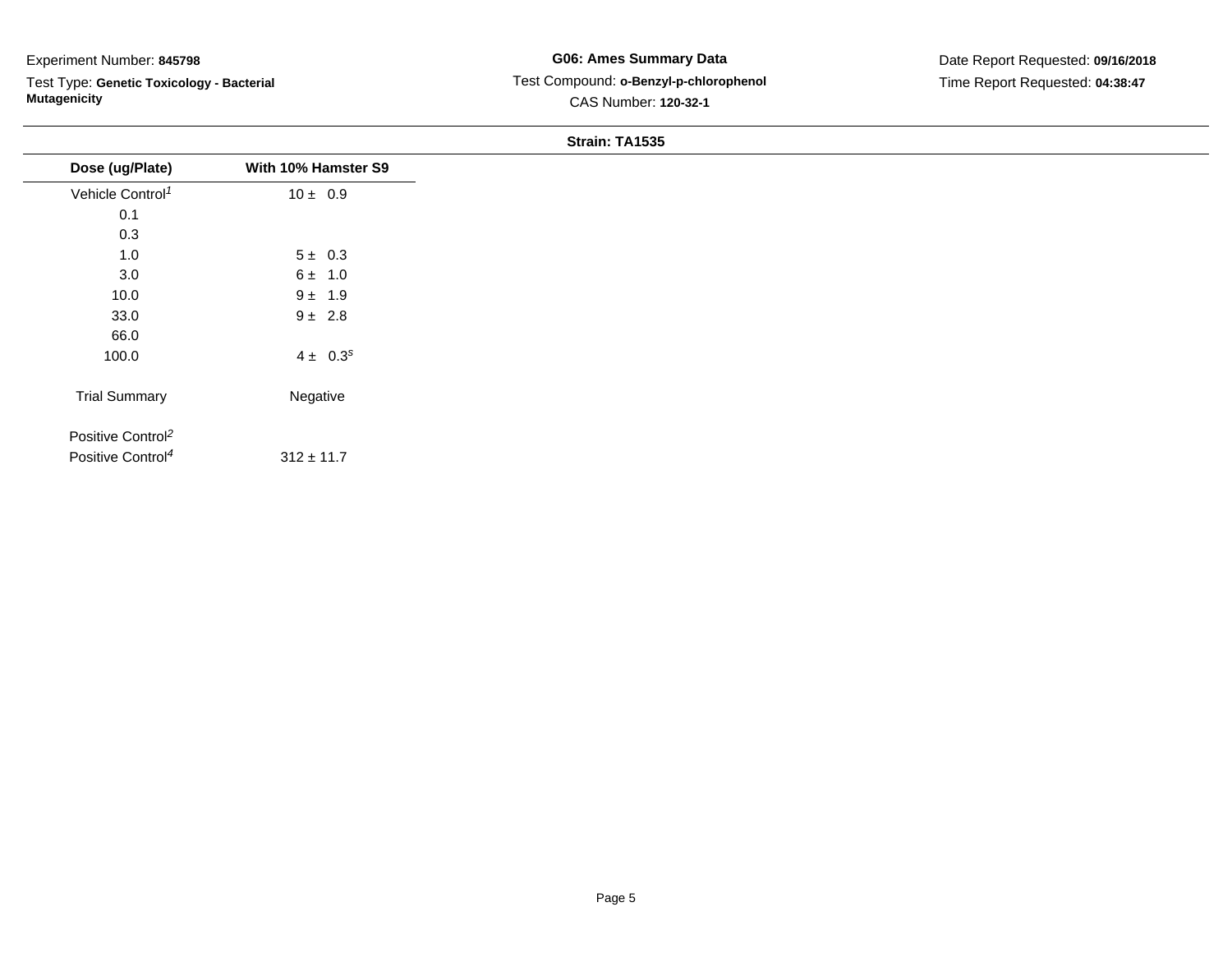Test Type: **Genetic Toxicology - Bacterial Mutagenicity**

## **G06: Ames Summary Data** Test Compound: **o-Benzyl-p-chlorophenol**CAS Number: **120-32-1**

|                               | Strain: TA1537    |                   |                        |                        |                     |
|-------------------------------|-------------------|-------------------|------------------------|------------------------|---------------------|
| Dose (ug/Plate)               | <b>Without S9</b> | <b>Without S9</b> | <b>With 10% Rat S9</b> | <b>With 10% Rat S9</b> | With 10% Hamster S9 |
| Vehicle Control <sup>1</sup>  | $6 \pm 1.2$       | $4 \pm 1.0$       | $4 \pm 0.9$            | 6 ± 0.9                | $5 \pm 1.0$         |
| 0.1                           | $6 \pm 0.0$       | 6 ±<br>1.9        |                        |                        |                     |
| 0.3                           | $4 \pm 0.7$       | $4 \pm 1.5$       |                        |                        |                     |
| 1.0                           | $4 \pm 1.2$       | $6 \pm 0.9$       | 6 ± 1.7                | $8 \pm 1.0$            | $7 \pm 0.9$         |
| 3.0                           | $5 \pm 0.3$       | $6 \pm 1.5$       | $4 \pm 1.2$            | $10 \pm 1.2$           | $9 \pm 2.1$         |
| 10.0                          | $4 \pm 0.3$       | 5±<br>1.2         | $7 \pm 0.6$            | $7 \pm 1.8$            | $8 \pm 0.6$         |
| 33.0                          |                   |                   | $7 \pm 1.2$            | 6 ± 0.9                | $9 \pm 1.9$         |
| 66.0                          |                   |                   |                        | $7\pm0.7$              |                     |
| 100.0                         |                   |                   | $2 \pm 2.0^s$          |                        | $5 \pm 1.7$         |
| <b>Trial Summary</b>          | Negative          | Negative          | Negative               | Negative               | Negative            |
| Positive Control <sup>4</sup> |                   |                   | $168 \pm 4.7$          | $146 \pm 6.4$          | $328 \pm 6.2$       |
| Positive Control <sup>5</sup> | $161 \pm 6.7$     | $329 \pm 59.5$    |                        |                        |                     |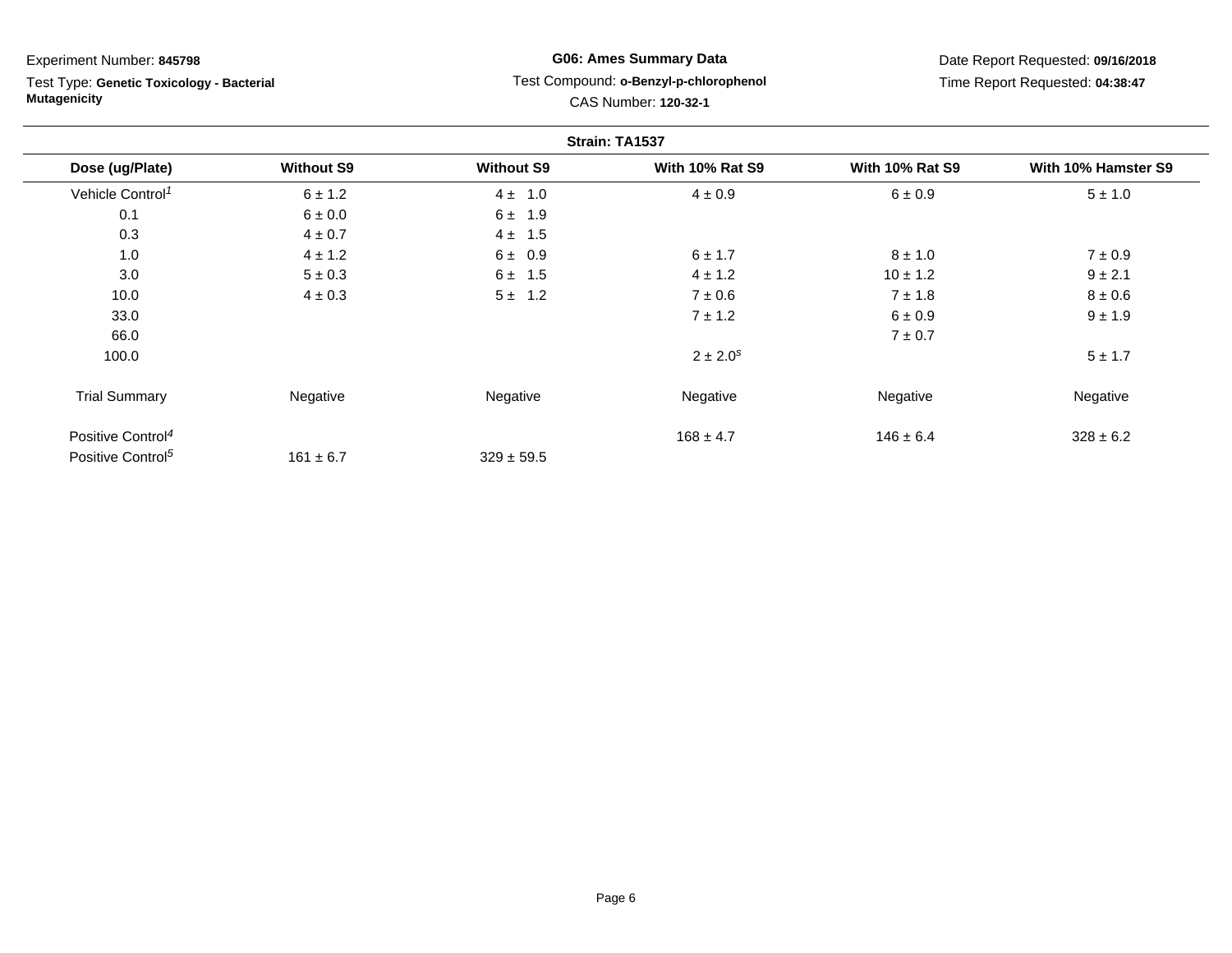Test Type: **Genetic Toxicology - Bacterial Mutagenicity**

## **G06: Ames Summary Data** Test Compound: **o-Benzyl-p-chlorophenol**CAS Number: **120-32-1**

Date Report Requested: **09/16/2018**Time Report Requested: **04:38:47**

|                                                                |                     | $\overline{S}$ train: TA1537 |
|----------------------------------------------------------------|---------------------|------------------------------|
| Dose (ug/Plate)                                                | With 10% Hamster S9 |                              |
| Vehicle Control <sup>1</sup>                                   | $8 \pm 1.2$         |                              |
| 0.1                                                            |                     |                              |
| 0.3                                                            |                     |                              |
| 1.0                                                            | $6 \pm 0.9$         |                              |
| 3.0                                                            | $7 \pm 0.3$         |                              |
| 10.0                                                           | $4 \pm 1.0$         |                              |
| 33.0                                                           | $6 \pm 0.3$         |                              |
| 66.0                                                           |                     |                              |
| 100.0                                                          | $2 \pm 0.3^s$       |                              |
| <b>Trial Summary</b>                                           | Negative            |                              |
| Positive Control <sup>4</sup><br>Positive Control <sup>5</sup> | $335 \pm 37.6$      |                              |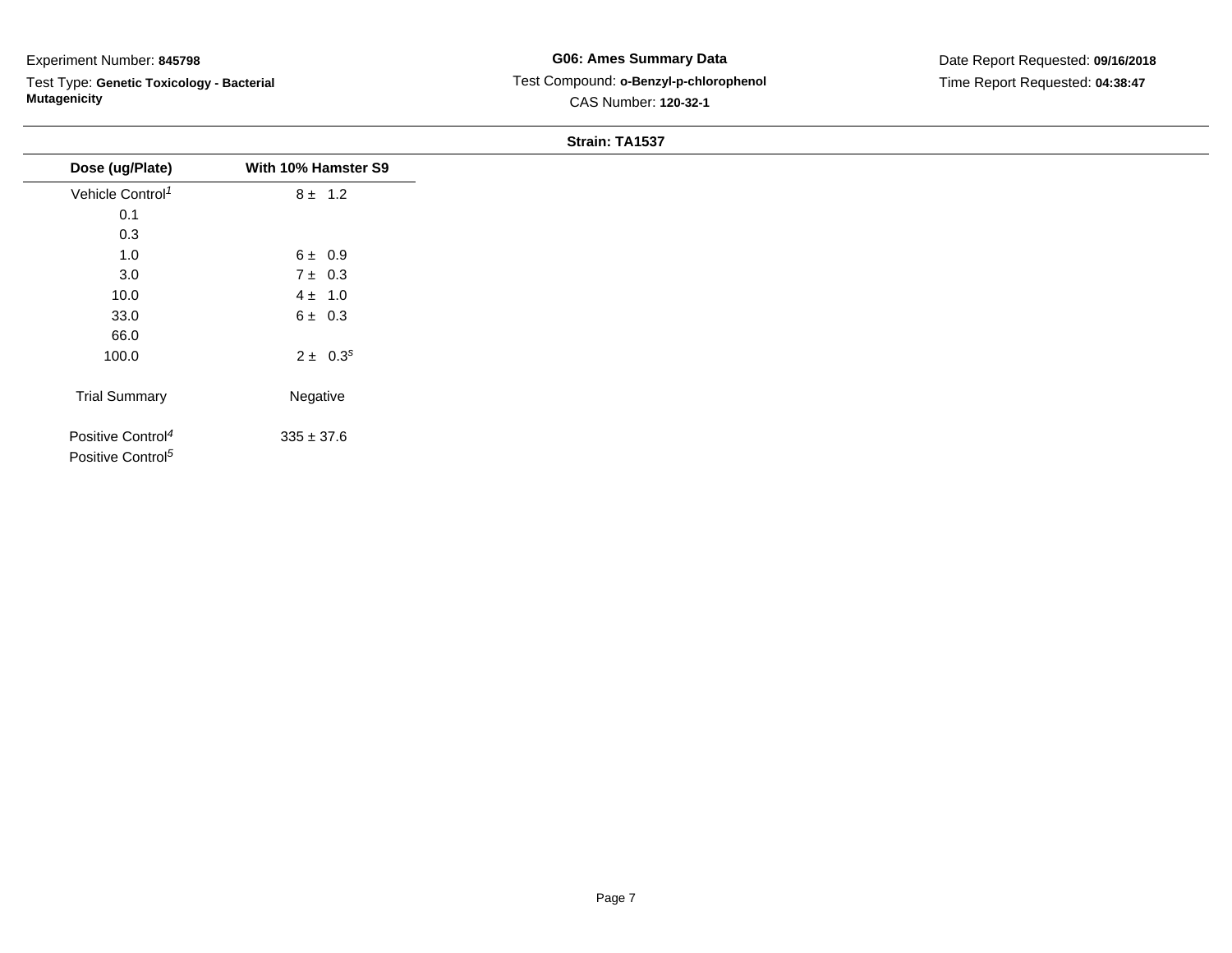Test Type: **Genetic Toxicology - Bacterial Mutagenicity**

## **G06: Ames Summary Data** Test Compound: **o-Benzyl-p-chlorophenol**CAS Number: **120-32-1**

|                               |                   |                   | <b>Strain: TA98</b>    |                        |                     |
|-------------------------------|-------------------|-------------------|------------------------|------------------------|---------------------|
| Dose (ug/Plate)               | <b>Without S9</b> | <b>Without S9</b> | <b>With 10% Rat S9</b> | <b>With 10% Rat S9</b> | With 10% Hamster S9 |
| Vehicle Control <sup>1</sup>  | $16 \pm 1.8$      | $16 \pm 0.3$      | $32 \pm 0.6$           | $24 \pm 0.3$           | $31 \pm 3.6$        |
| 0.1                           | $16 \pm 0.9$      | $16 \pm 1.0$      |                        |                        |                     |
| 0.3                           | $17 \pm 3.5$      | $18 \pm 1.0$      |                        |                        |                     |
| 1.0                           | $15 \pm 0.7$      | $18 \pm 3.8$      | $30 \pm 6.2$           | $24 \pm 2.4$           | $32 \pm 2.2$        |
| 3.0                           | $11 \pm 4.0$      | $14 \pm 1.5$      | $31 \pm 2.6$           | $31 \pm 1.5$           | $27 \pm 1.8$        |
| 10.0                          | $14 \pm 2.4$      | $15 \pm 2.1$      | $28 \pm 1.7$           | $29 \pm 1.7$           | $22 \pm 4.7$        |
| 33.0                          |                   |                   | $27 \pm 2.2$           | $32 \pm 0.7$           | $26 \pm 1.9$        |
| 66.0                          |                   |                   |                        | $27 \pm 1.8$           |                     |
| 100.0                         |                   |                   | $0 \pm 0.0^s$          |                        | $19 \pm 1.2$        |
| <b>Trial Summary</b>          | Negative          | Negative          | Negative               | Negative               | Negative            |
| Positive Control <sup>3</sup> |                   |                   | $535 \pm 16.8$         | $446 \pm 24.0$         | $1438 \pm 97.8$     |
| Positive Control <sup>6</sup> | $908 \pm 46.9$    | $472 \pm 27.7$    |                        |                        |                     |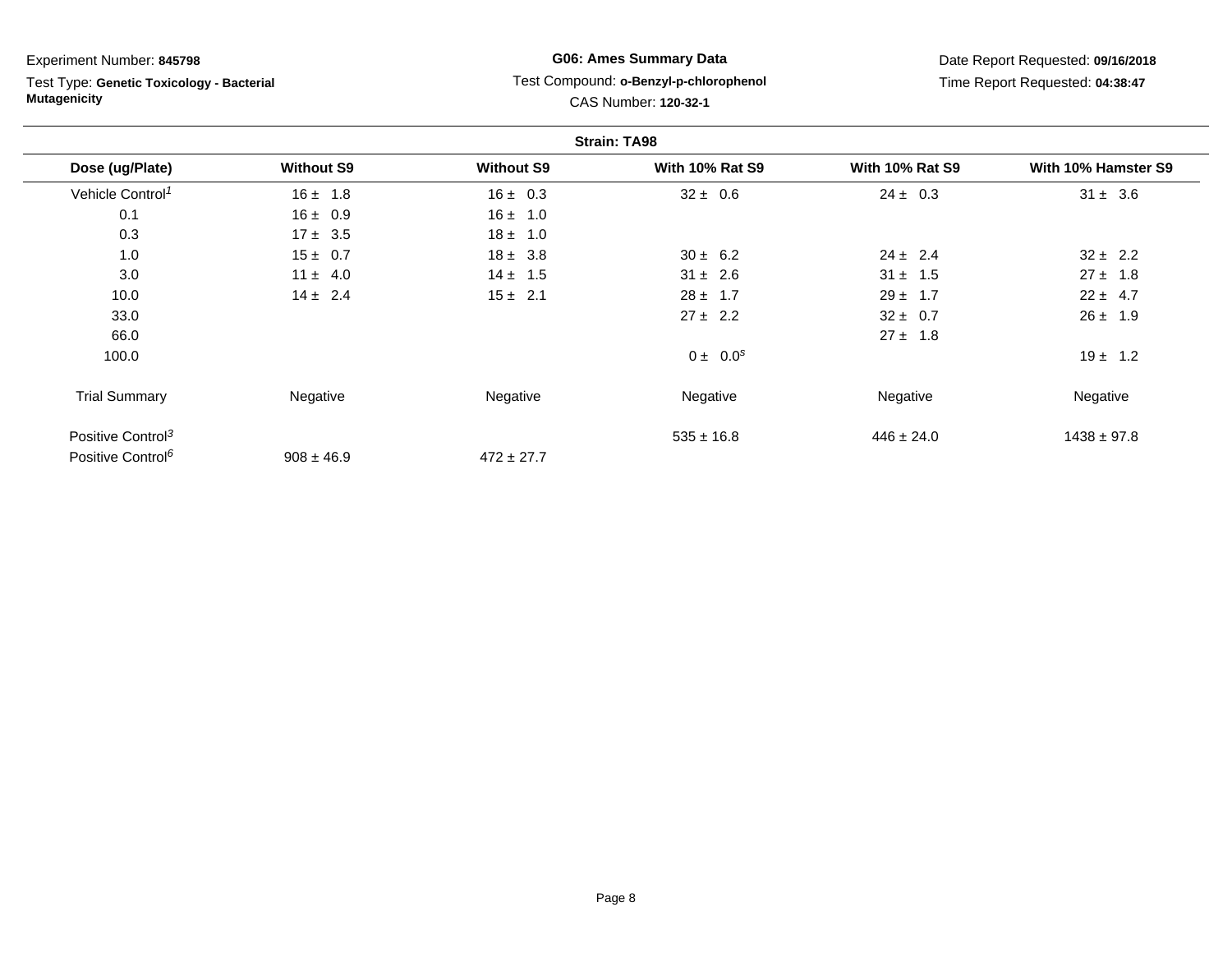$\overline{\phantom{a}}$ 

Test Type: **Genetic Toxicology - Bacterial Mutagenicity**

## **G06: Ames Summary Data** Test Compound: **o-Benzyl-p-chlorophenol**CAS Number: **120-32-1**

|                                                                |                     | ------------- |
|----------------------------------------------------------------|---------------------|---------------|
| Dose (ug/Plate)                                                | With 10% Hamster S9 |               |
| Vehicle Control <sup>1</sup>                                   | $26 \pm 4.0$        |               |
| 0.1                                                            |                     |               |
| 0.3                                                            |                     |               |
| $1.0$                                                          | $30 \pm 3.5$        |               |
| 3.0                                                            | $24 \pm 2.3$        |               |
| 10.0                                                           | $25 \pm 2.6$        |               |
| 33.0                                                           | $19 \pm 4.6$        |               |
| 66.0                                                           |                     |               |
| 100.0                                                          | $0 \pm 0.0^s$       |               |
| <b>Trial Summary</b>                                           | Negative            |               |
| Positive Control <sup>3</sup><br>Positive Control <sup>6</sup> | $774 \pm 37.1$      |               |